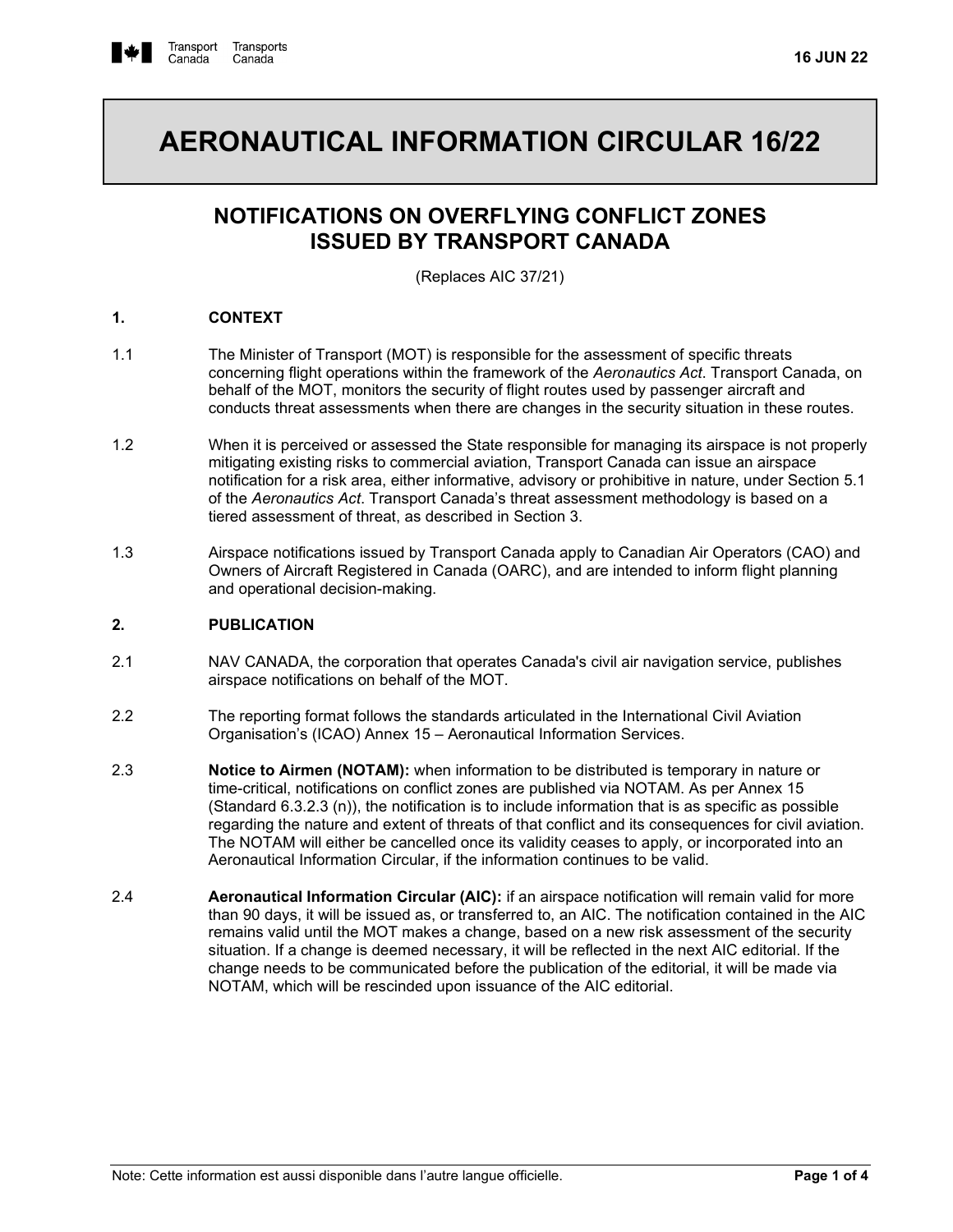# **3. ISSUANCE**

- 3.1 The issuance of airspace notifications for overflying conflict zones is a tiered-based risk system, as described below:
	- **Level 1:** Medium risk **(INFORMATION / GENERAL ADVICE)** Advised to take all potential risk information into account in risk assessment and flight routing decisions in the airspace of X country.
	- **Level 2: H**igh risk **(RECOMMENDATION)** Recommended to maintain a flight level of X / not to enter the airspace of X country.
	- **Level 3: C**ritical risk **(PROHIBITION)** Prohibited to enter the airspace of X country.

# **4. EXEMPTIONS**

- 4.1 Exceptional waivers for prohibitive notifications may be granted upon motivated request to the competent authority. Affected air operators wishing to obtain such an Authorization must apply to the department of transport at 1-877-992-6853 or 1-613-992-6853 or by email at [Operations.aviation@tc.gc.ca.](mailto:Operations.aviation@tc.gc.ca)
- 4.2 The notifications listed below apply without prejudice to emergency measures that the pilot in command may take in case of absolute necessity.

# **5. INVENTORY OF TRANSPORT CANADA ISSUED NOTIFICATIONS**

# 5.1 **Afghanistan – Level 2 – Issued July 28, 2021**

SECURITY – HAZARDOUS SITUATION IN AFGHANISTAN*.* Canadian Air Operators and owners of aircraft registered in Canada are recommended not to enter FIR Kabul FIR (OAKX). Potential risk from extremist and militant activity and limited risk mitigation capabilities. Excluded from this guidance are airways P500 and G500 for transiting overflights at or above flight level FL320.

# 5.2 **Belarus – Level 3 – Issued February 24, 2021**

SECURITY – HAZARDOUS SITUATION IN BELARUS. Canadian Air Operators and owners of aircraft registered in Canada are prohibited to enter FIR Minsk (UMMV), in the airspace of Belarus. Potential risk from anti-aviation weaponry and military operations.

# 5.3 **Ethiopia – Level 1 – Issued November 22, 2021**

SECURITY – HAZARDOUS SITUATION IN ETHIOPIA. Canadian Air Operators and owners of aircraft registered in Canada are advised to take all potential risk information into account in their risk assessment and routing decisions when operating at a flight level equal to or below flight level FL290 within FIR Addis Ababa FIR (HAAA). Potential risk from anti-aviation weaponry and military operations.

# 5.4 **Iran – Level 2 – Issued January 10, 2020**

SECURITY – HAZARDOUS SITUATION IN IRAN. Canadian Air Operators and owners of aircraft registered in Canada are recommended not to enter FIR Tehran (OIIX). Potential risk from anti-aviation weaponry and military operations.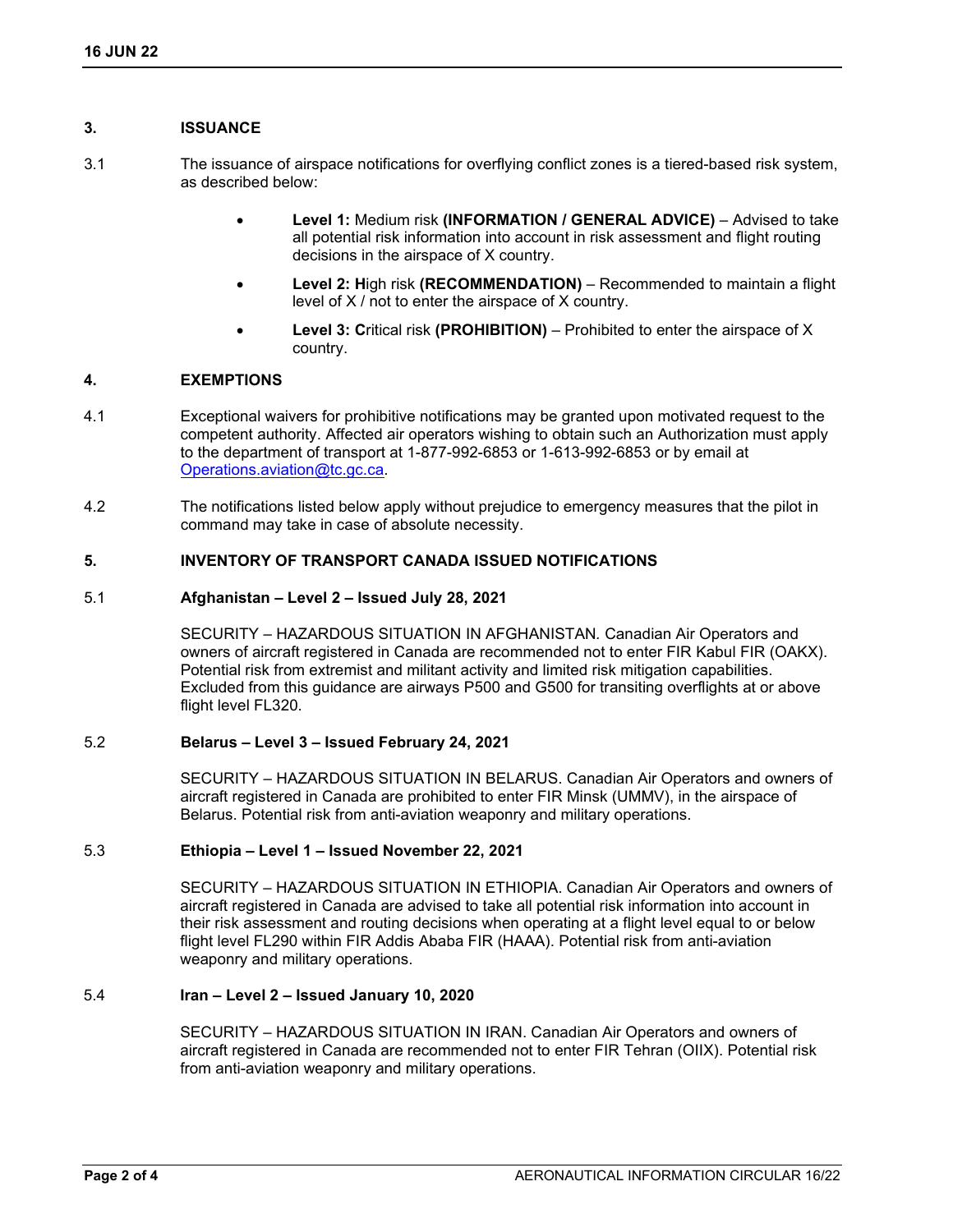# 5.5 **Iraq – Level 2 – Issued November 18, 2021**

SECURITY – HAZARDOUS SITUATION IN IRAQ. Canadian Air Operators and owners of aircraft registered in Canada are recommended to maintain a flight level equal to or above flight level FL320 in FIR Baghdad FIR (ORBB). Potential risk from anti-aviation weaponry and military operations.

# 5.6 **Libya – Level 2 – Issued February 18, 2020**

SECURITY – HAZARDOUS SITUATION IN LIBYA. Canadian Air Operators and owners of aircraft registered in Canada are recommended not to enter FIR Tripoli FIR (HLLL). Potential risk from anti-aviation weaponry and military operations created by the current level of internal instability.

# 5.7 **Moldova – Level 3 – Issued February 24, 2022**

SECURITY – HAZARDOUS SITUATION IN MOLDOVA. Canadian Air Operators and owners of aircraft registered in Canada are prohibited to enter FIR Chisinau (LUUU), in the airspace of Moldova. Potential risk from anti-aviation weaponry and military operations.

# 5.8 **North Korea – Level 1 – Issued February 9, 2021**

SECURITY – HAZARDOUS SITUATION IN NORTH KOREA. Canadian Air Operators and owners of aircraft registered in Canada are advised to take all potential risk information into account in their risk assessment and routing decisions within FIR Pyongyang (ZKKP). Potential risk from ballistic missile launches without prior notice.

# 5.9 **Saudi Arabia – Level 2 – Issued March 11, 2021**

SECURITY – HAZARDOUS SITUATION IN SAUDI ARABIA. Canadian Air Operators and owners of aircraft registered in Canada are advised to take all potential risk information into account in their risk assessment and routing decisions within FIR Jeddah (OEJD), and not to enter the southwest area of FIR OEJD, in which ESCAT (Emergency Security Control of Air Traffic) rules may be activated by NOTAM from the Saudi authorities. Potential risk from antiaviation weaponry and military operations.

# 5.10 **Somalia – Level 2 – Issued February 9, 2021**

SECURITY – HAZARDOUS SITUATION IN SOMALIA. Canadian Air Operators and owners of aircraft registered in Canada are recommended to maintain a flight level equal to or above FL260 within FIR Mogadishu (HCSM). Potential risk from anti-aviation weaponry and military operations.

# 5.11 **Syria – Level 2 – Issued February 9, 2020**

SECURITY – HAZARDOUS SITUATION IN SYRIA. Canadian Air Operators and owners of aircraft registered in Canada are recommended not to enter FIR Damascus FIR (OSTT), and to take all potential risk information into account in their risk assessment and routing decisions when operating in the airspace within 200 NM of FIR OSTT. Potential risk from anti-aviation weaponry and military operations.